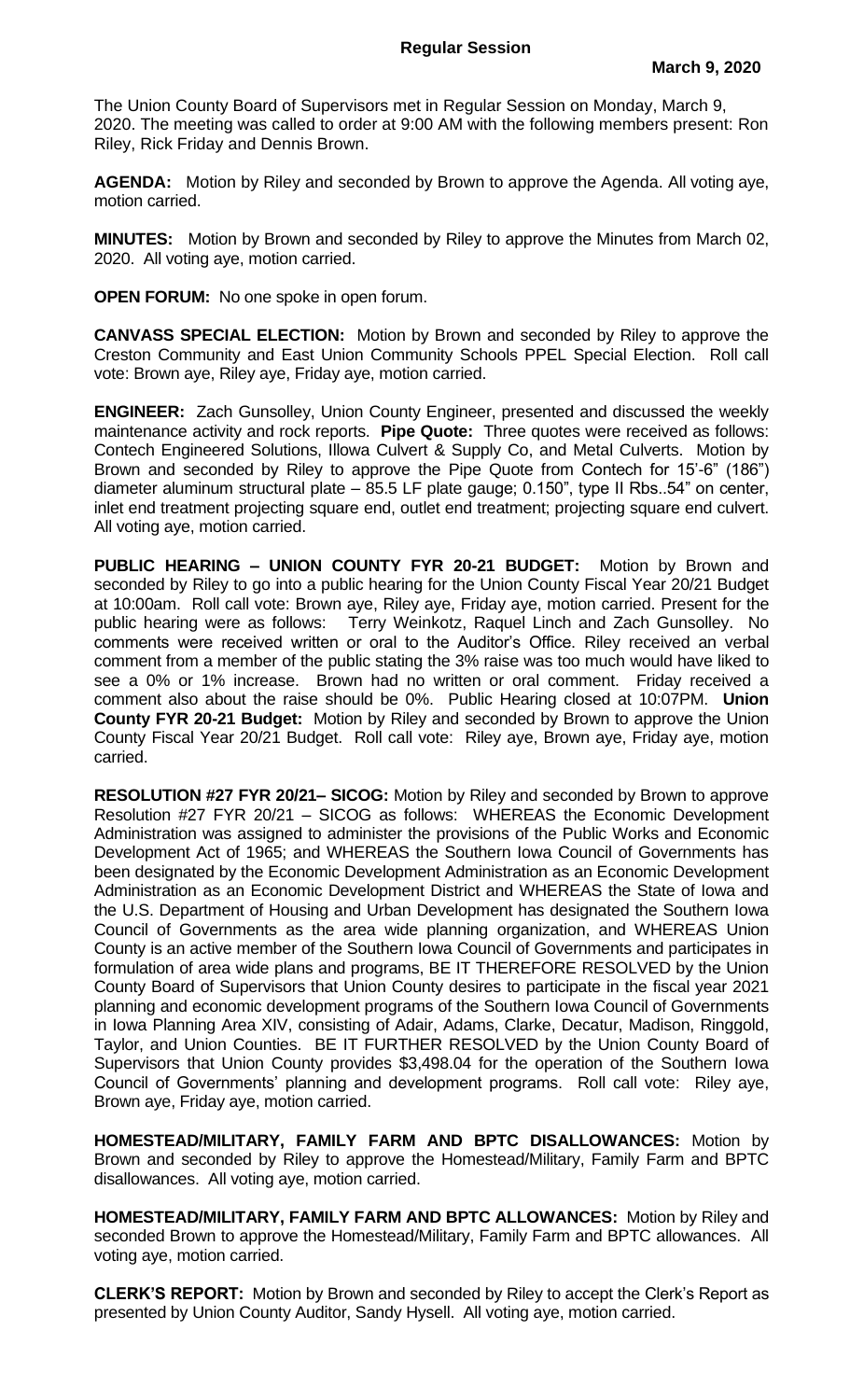**CLAIMS:** Motion by Brown and seconded by Riley to approve Claim # 139954- Claim # 140134 for a total of \$226,127.58 as follows:

| <b>Vendor Name</b>                                   | <b>Total</b>          | <b>Vendor Name</b>                             | <b>Total</b>         |
|------------------------------------------------------|-----------------------|------------------------------------------------|----------------------|
|                                                      | <b>Payments</b>       |                                                | <b>Payments</b>      |
| ABILDTRUP, DAVID N                                   | \$20.00               | <b>KENYON, TIM</b>                             | \$111.79             |
| ACCESS TECHNOLOGIES INC                              | \$2,069.84            | KLINE, PATRICIA ANN                            | \$20.00              |
| ADAMS COUNTY FREE PRESS                              | \$18.00               | KLINE, STEVE                                   | \$20.00              |
| ADAMS COUNTY SHERIFFS OFFICE                         | \$5,480.00            | LANG, MIKE                                     | \$131.75             |
| <b>AGRILAND FS INC</b>                               | \$9,061.67            | LARSON, MELISSA SUE                            | \$500.00             |
| <b>AGRIVISION GROUP LLC</b>                          | \$80.90               | LIBERTY TIRE SERVICES LLC                      | \$3,255.17           |
| AKIN BUILDING CENTER                                 | \$174.31              | LOCKARD, KATHLEEN                              | \$142.55             |
| <b>ALLIANT ENERGY</b>                                | \$7,857.45            | LOOMIS, CONNIE                                 | \$156.75             |
| BAKERINK, JACK (JOHN)<br><b>BEAM, KATHY</b>          | \$20.00<br>\$39.23    | LOOMIS, TERRY<br>M & M MOTORS                  | \$156.75<br>\$37.00  |
| <b>BENNETT, SHARON</b>                               | \$20.00               | MAFFETT, THOMAS E                              | \$40.00              |
| BERNIE LOWE & ASSOCIATES INC                         | \$868.00              | MAIL SERVICES LLC                              | \$490.69             |
| <b>BM SALES</b>                                      | \$162.00              | MASTERCARD/ISSB                                | \$1,691.49           |
| <b>BOMGAARS</b>                                      | \$196.31              | <b>MATURA ACTION</b>                           | \$9,000.00           |
| <b>BOONE, DARIUS</b>                                 | \$189.15              | MCINTIRE, TERRINDA                             | \$20.00              |
| BROWN, WYN                                           | \$20.00               | MCNAUGHT, RAY                                  | \$40.00              |
| <b>BURKHALTER, PHYLLIS</b>                           | \$156.75              | METRO WASTE AUTHORITY                          | \$28,945.35          |
| <b>BUTTERFIELD SALES &amp; EQUIPMENT</b>             | \$232.70              | MID COUNTRY MACHINERY, INC                     | \$702.92             |
| BUXTON, RANDY                                        | \$20.00               | MIDWEST WHEEL COMPANIES                        | \$416.88             |
| CALHOUN-BURNS & ASSOC INC                            | \$9,672.50            | MILLER, ELEANOR                                | \$127.50             |
| CARE                                                 | \$10,683.74           | MILLER, RANDY                                  | \$20.00              |
| <b>CARTER, DENNIS</b>                                | \$131.75              | MITCHELL, MELANIE L                            | \$20.00              |
| CARTER, ILENE                                        | \$8.50                | MIXDORF, RHONDA                                | \$20.00              |
| CASE, TEENA                                          | \$20.00               | MOBERG, VANITA L                               | \$9.50               |
| <b>CENTURY LINK</b>                                  | \$114.93              | MURPHY TRACTOR & EQUIPMENT                     | \$361.70             |
| CHAMBERLAIN, MARY                                    | \$192.75              | <b>NAPA</b>                                    | \$5,573.06           |
| CHAMBERLAIN, STEVE                                   | \$40.00               | <b>NEW HORIZONS</b>                            | \$7,236.50           |
| <b>CHAT MOBILITY</b><br>CITY LAUNDERING COMPANY      | \$35.81<br>\$353.58   | NOSEKABEL, LORI<br>OFFICE MACHINES COMPANY INC | \$339.50<br>\$341.86 |
| <b>CITY OF AFTON</b>                                 | \$359.28              | PEARSON FAMILY FUNERAL                         | \$740.50             |
| <b>CITY OF CRESTON</b>                               | \$255.71              | PEPPMEIR, KEN                                  | \$20.00              |
| CLAUSEN, DEBRA                                       | \$375.00              | PITNEY BOWES BANK INC                          | \$8,200.00           |
| CLEAR, GARY E                                        | \$199.95              | POKORNY BP & AUTOMOTIVE                        | \$84.91              |
| COONEY, HOWARD JOSEPH II                             | \$52,256.00           | POWERS FUNERAL HOME                            | \$340.00             |
| COUNTRY CARE CENTER CORP                             | \$1,798.00            | PURDUM, DAN                                    | \$20.00              |
| <b>CREST HAVEN CARE CENTER</b>                       | \$3,146.00            | PURDY, WILLIAM                                 | \$85.00              |
| <b>CRESTON AREA FOOD PANTRY</b>                      | \$1,000.00            | RED OAK WELDING SUPPLIES                       | \$98.95              |
| <b>CRESTON PUBLISHING COMPANY</b>                    | \$1,262.81            | RICE, JEFF                                     | \$20.00              |
| DALE, RYAN                                           | \$422.52              | ROCHE, PATRICK                                 | \$88.92              |
| DES MOINES STAMP MANUFACTURING CO                    | \$29.50<br>\$156.75   | ROGERS, JANICE                                 | \$127.50             |
| DILLINGER, JANICE M<br>DJR HOLDING CORPORATION       | \$271.94              | ROLLINGS, MIKE<br>RONS PEST SOLUTIONS LLC      | \$20.00<br>\$225.00  |
| DREY, GLADYS I                                       | \$131.75              | RUTLEDGE, DEBRA                                | \$202.65             |
| ECHO GROUP INC                                       | \$14.33               | <b>SCC NETWORKS</b>                            | \$40.69              |
| EIGHME, FRANKLIN                                     | \$1,021.55            | SCHNEIDER GEOSPATIAL LLC                       | \$2,490.00           |
| EMC-ELECTRICAL MATERIALS COMPANY                     | \$32.45               | SHRED-IT USA - DES MOINES                      | \$106.97             |
| EYBERG, DOROTHY E                                    | \$147.05              | SHRIVER, CHRISTINA                             | \$60.00              |
| FAMILY RESOURCE CENTER-CCCPCA                        | \$45.20               | SIDDENS, TERI                                  | \$25.00              |
| FARGO, ORVILLE J                                     | \$156.75              | <b>SIRWA</b>                                   | \$735.78             |
| <b>FARMERS ELECTRIC COOP</b>                         | \$1,564.28            | <b>SICOG</b>                                   | \$3,097.50           |
| <b>FASTENAL COMPANY</b>                              | \$80.08               | STALCUP, MARK                                  | \$40.00              |
| FINLEY, STEPHANI                                     | \$172.17              | STEELE, MARJORIE                               | \$17.60              |
| FIRST COMMUNICATIONS LLC                             | \$36.31               | STEPHENS, RUSTY                                | \$155.15             |
| FITZGERALD, TAMARA                                   | \$82.80               | <b>STOREY KENWORTHY</b>                        | \$223.11             |
| FRANKLIN, FRED<br><b>GARDEN &amp; ASSOCIATES LTD</b> | \$20.00<br>\$1,805.74 | <b>SUPERTEL INN</b><br>TANNER, ALLEN           | \$175.00<br>\$20.00  |
| <b>GEE SYSTEMS INC</b>                               | \$1,142.00            | THATCHER, CARL V                               | \$150.00             |
| GILBERT, WES                                         | \$20.00               | <b>TRACTOR SUPPLY CO</b>                       | \$119.98             |
| <b>GREATAMERICA FINANCIAL SERICES</b>                | \$98.74               | <b>TRANSIT WORKS</b>                           | \$285.00             |
| <b>GREATER REGIONAL MEDICAL</b>                      | \$180.28              | TREASURER STATE OF IOWA                        | \$70.06              |
| <b>GREEN VALLEY PEST CONTRO</b>                      | \$177.31              | TRIPP, DAVID                                   | \$20.00              |
| <b>GRH BUSINESS HEALTH &amp; WELL</b>                | \$140.00              | TRIPP, PEGGY                                   | \$20.00              |
| <b>GRX HOLDINGS LLC</b>                              | \$173.90              | <b>TRUE VALUE</b>                              | \$47.94              |
| GUNSOLLEY, ZACH                                      | \$16.08               | UNION COUNTY ENGINEER                          | \$305.08             |
| HANSEN, BRUCE                                        | \$50.00               | UNION COUNTY LEC FUND                          | \$3,807.38           |
| HANSEN, TOM                                          | \$217.95              | <b>US AUTOFORCE</b>                            | \$540.00             |
| <b>HARRISON TRUCK CENTERS</b>                        | \$83.00               | US BANK EQUIPMENT FINANCE                      | \$66.06              |
| <b>HAWKS, THOMAS</b><br>HENRICHS, BILLIE JO          | \$147.25<br>\$20.00   | <b>US CELLULAR</b>                             | \$280.15<br>\$20.00  |
| <b>HENRICHS, JERRY</b>                               | \$20.00               | <b>VEATCH, HAL</b><br>VISA/ISSB IOWA STATE SAV | \$806.38             |
| HILL, WAYNE E                                        | \$962.27              | WACHTER, RUSSELL                               | \$131.75             |
| HOAKISON, DAVID                                      | \$20.00               | WALLACE, BETTY                                 | \$156.75             |
| <b>HOLMS RADIATOR LLC</b>                            | \$298.00              | WALTERSDORF, BLYTHE                            | \$20.00              |
| HOTSY CLEANING SYSTEMS INC                           | \$135.00              | WALTERSDORF, JOHN                              | \$20.00              |
| HUBATKA, CAROLYN                                     | \$219.75              | WASHER SYSTEMS OF IOWA                         | \$312.50             |